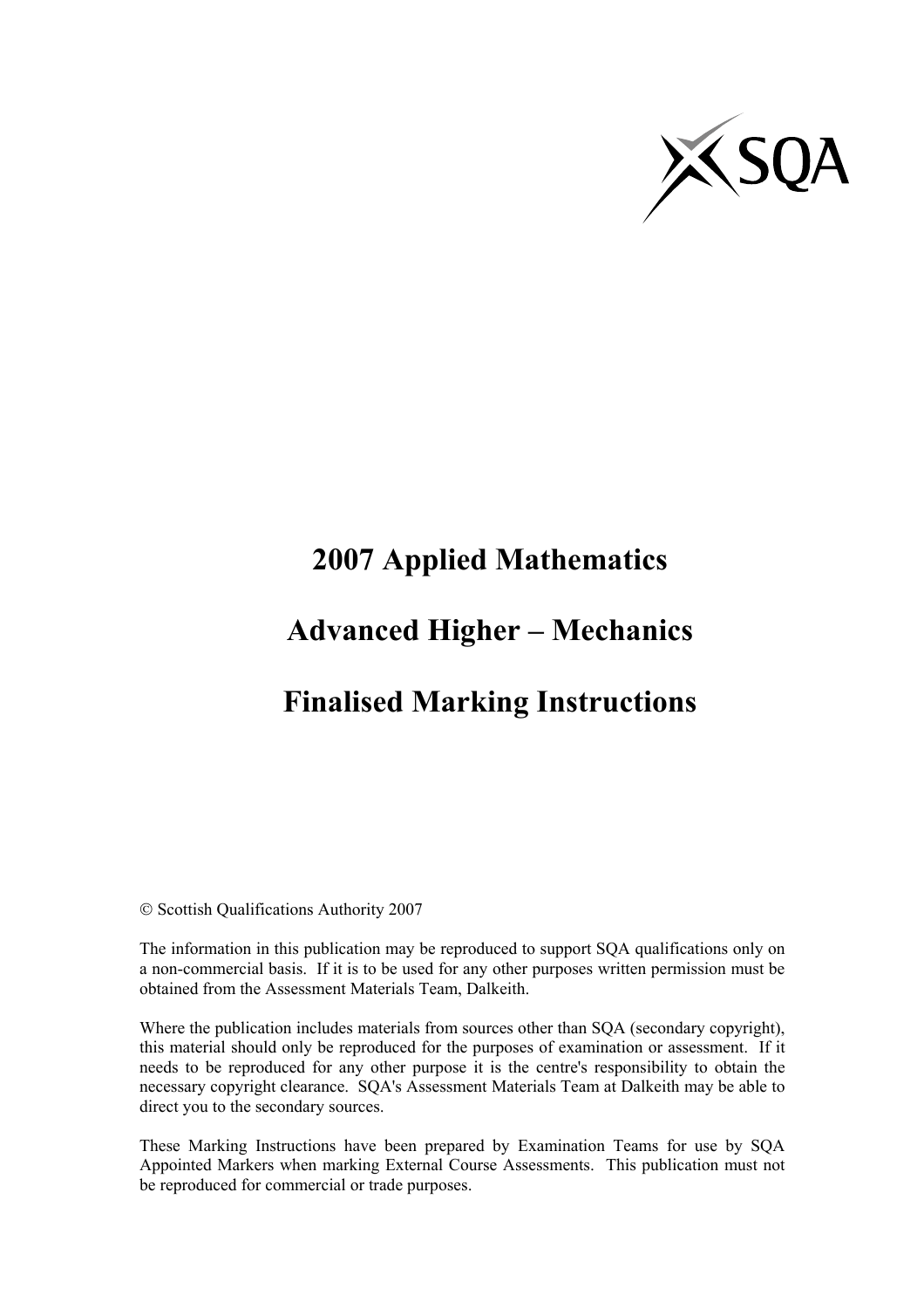#### **General Marking Principles**

These principles describe the approach taken when marking Advanced Higher Mathematics papers. For more detailed guidance please refer to the detailed Marking Instructions.

- **1** The main principle is to give credit for the skills demonstrated and the criteria met. Failure to have a correct method may not preclude a candidate gaining credit for their solution.
- **2** The answer to one part of a question, even if incorrect, can be accepted as a basis for subsequent dependent parts of the question.
- **3** The following are not penalised:
	- working subsequent to a correct answer (unless it provides firm evidence that the requirements of the question have not been met)
	- legitimate variation in numerical values / algebraic expressions.
- **4** Full credit will only be given where the solution contains appropriate working. Where the correct answer might be obtained by inspection or mentally, credit may be given.
- **5** Sometimes the method to be used in a particular question is explicitly stated; no credit will be given where a candidate obtains the correct answer by an alternative method.
- **6** Where the method to be used in a particular question is not explicitly stated in the question paper, full credit is available for an alternative valid method. (Some likely alternatives are included but these should not be assumed to be the only acceptable ones.)

In the detailed Marking Instructions which follow, marks are shown alongside the line for which they are awarded. There are two codes used, M and E. M indicates a method mark, so in question B6, M1 means a method mark for using the partial fractions to work out the are. E is shorthand for error. For example, 2E1, means that a correct answer is awarded 2 marks but that 1 mark is deducted for each error.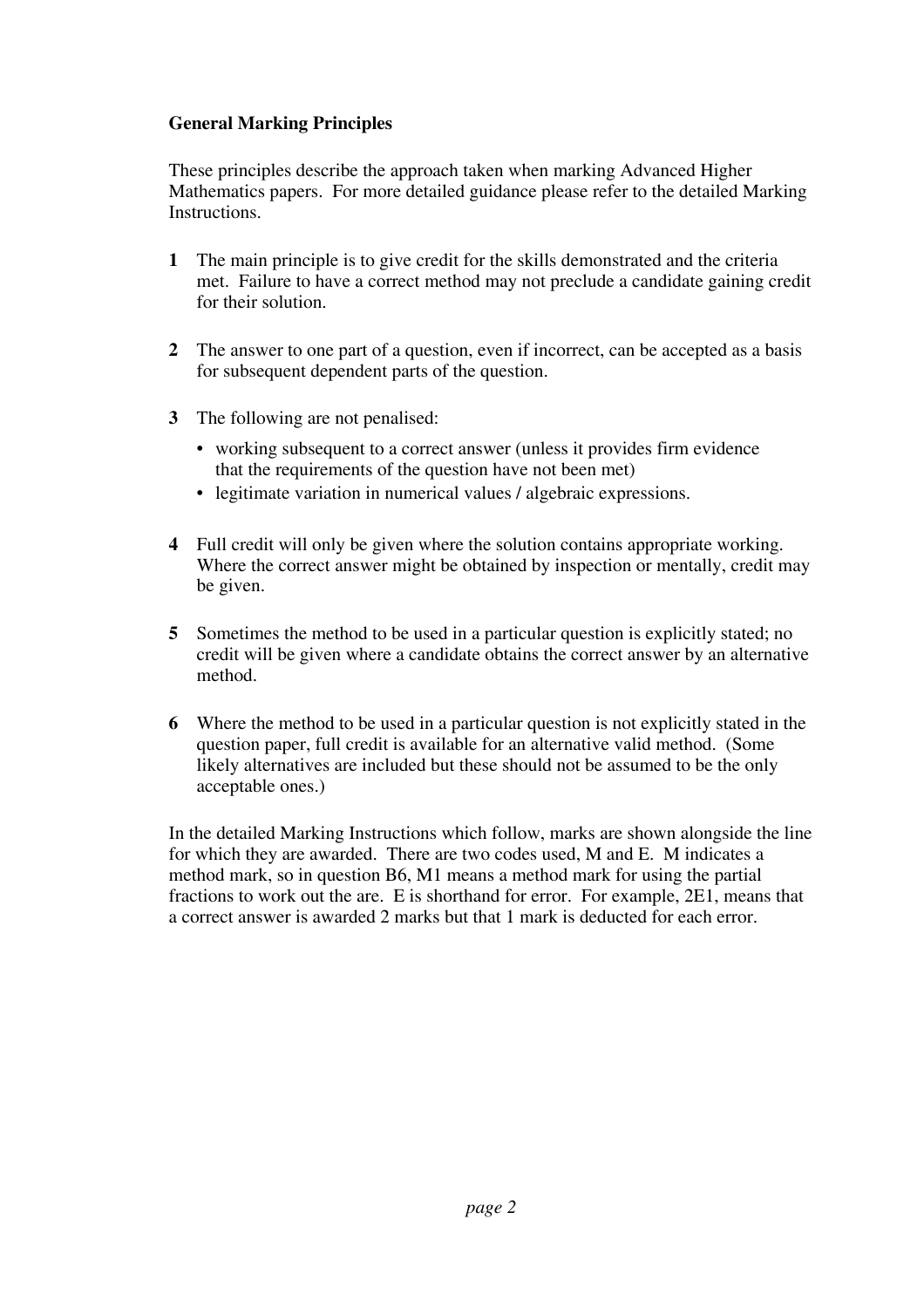### **Advanced Higher Applied Mathematics 2007 Section A − Mechanics**

A1. 
$$
\mathbf{r} = (3t^2 - 12t + 5)\mathbf{i} + (4t - t^2)\mathbf{j} \n\Rightarrow \mathbf{v} = (6t - 12)\mathbf{i} + (4 - 2t)\mathbf{j} \n= 6(t - 2)\mathbf{i} - 2(t - 2)\mathbf{j}
$$

So 
$$
\mathbf{v} = 0
$$
 when  $t = 2$ .

At this time  $\bf{r} = -7i + 4j$  **1** and hence the distance from the origin is

$$
|\mathbf{r}| = \sqrt{(-7)^2 + 4^2} \n= \sqrt{65} (\approx 8.1) \text{ m}
$$

A2. Using 
$$
\omega = \frac{2\pi}{T} = \frac{2\pi}{4\pi} = \frac{1}{2}
$$
,  
and from  $v^2 = \omega^2 (a^2 - x^2)$  we obtain

$$
0.82 = \frac{1}{4}(a2 - 0.22)
$$
  

$$
a2 = 2.6
$$

Hence, the amplitude = 
$$
\sqrt{2.6}
$$
 ( $\approx 1.61$ ) m.

 $a^2 = 2.6$ 

**A3.** Momentum before =  $3mU - 2mU$  $=$   $mU$ Momentum after  $= 3mV + 2mU$ , where V m s<sup>-1</sup> is the speed of A after the collision

$$
= 3mV + 2mU
$$
 1

By conservation of momentum

$$
3mV + 2mU = mU
$$
 1

$$
V = -\frac{1}{3} U
$$
  
< 0  
1

i.e. the speed of A is  $\frac{1}{3}U$  and its direction is reversed.



Using Area under graph = distance travelled

$$
\frac{1}{2} \times 4 \times V + 24V + \frac{1}{2} \times 2 \times 6 + 2 \times (V - 6) = 200
$$
  
2V + 24V + 6 + 2V - 12 = 200  
28V = 206  

$$
V = \frac{103}{14} (\approx 7.4)
$$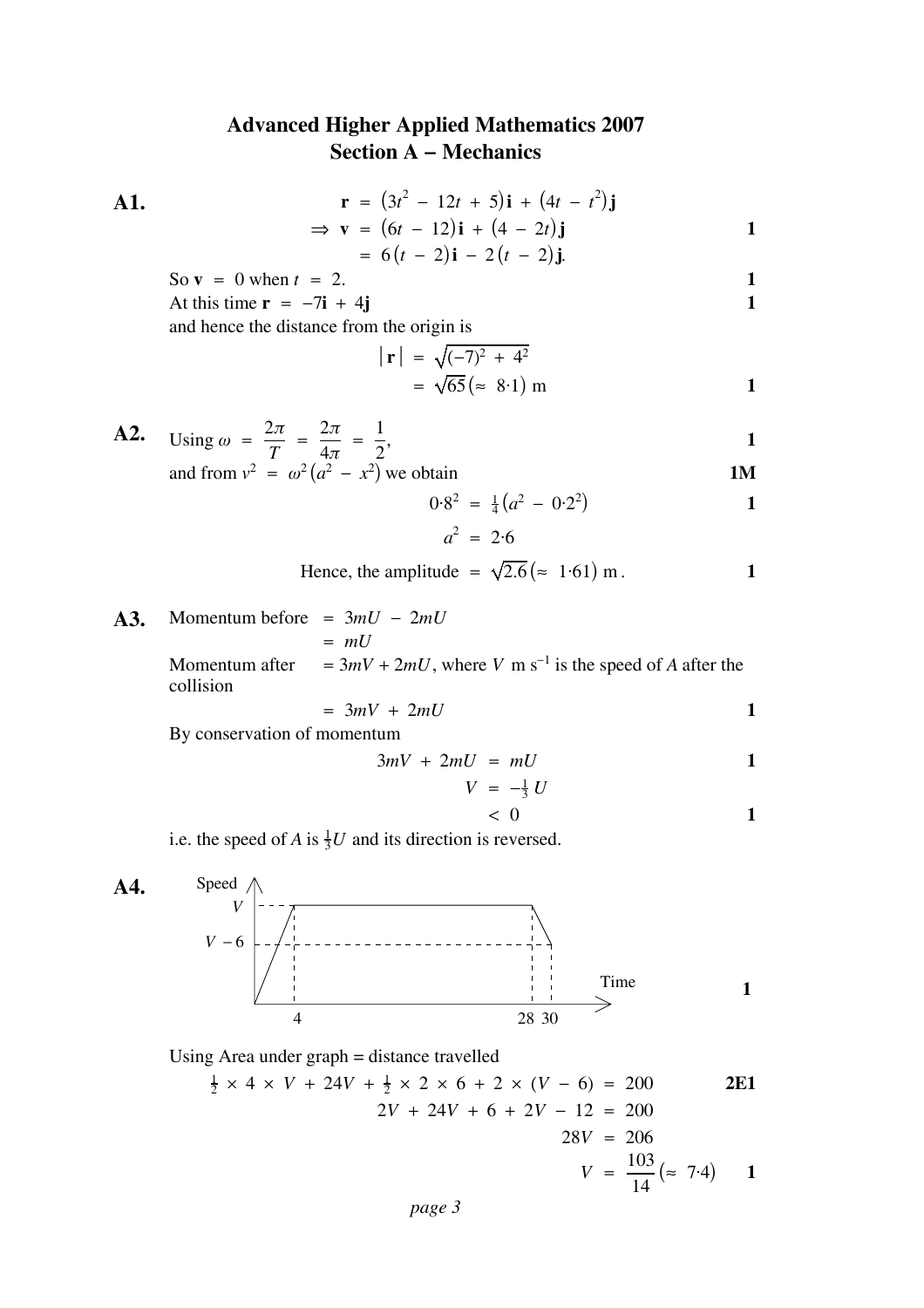A5. Let the height of the tree be h metres. Using  $x = (V \cos \theta) t$  gives

$$
70 = 30 \times 3 \cos \theta^{\circ}
$$
 1M

$$
\cos \theta^{\circ} = \frac{7}{9} \Rightarrow \theta \approx 38.9
$$

then, from 
$$
y = (V \sin \theta^{\circ})t - \frac{1}{2}gt^2
$$
  
\n $h = 30 \sin \theta^{\circ} \times 3 - \frac{1}{2} \times 9.8 \times 3^2 \approx 12.5$ 

Thus the height of the tree is approximately 12.5 metres. **1** 

 $\mathbf{A6.}$  Driving force = 500 N. Speed =  $\frac{P}{F}$  =  $\frac{15000}{500}$  = 30 m s<sup>-1</sup> **1M,1** 

On the incline, driving force = 
$$
500 + mg \sin \theta^{\circ}
$$
  
=  $500 + 1400g \sin \theta^{\circ}$   
Using  $P = FV$ 

$$
500 + 1400g \sin \theta^{\circ} = \frac{15000}{15}
$$

$$
\sin \theta^{\circ} = \frac{5}{14g}
$$
\n
$$
\theta \approx 2.1
$$
\n2E1

$$
\theta \approx 2.1 \qquad \qquad 2E1
$$

**A7.** Using  $v^2 = u^2 + 2as$ 

$$
4^2 = 20a \qquad \qquad \mathbf{M1}
$$

$$
a = \frac{16}{20} = 0.8
$$

Reaction force  $R = mg \cos \theta^{\circ} = 2g \times \frac{\sqrt{3}}{2} = \sqrt{3}g$ . Resolving parallel to the plane, Newton II gives

$$
ma = mg \sin 30^\circ - \mu R \tag{1}
$$

$$
1.6 = g - \mu(\sqrt{3}g)
$$

$$
\mu = \frac{g - 1.6}{\sqrt{3}g}
$$
  

$$
\approx 0.48
$$
 1

*Alternative method*

Using the work-energy principle

Kinetic energy 
$$
E_K = \frac{1}{2}mv^2 = \frac{1}{2} \times 2 \times 4^2 = 16 \text{ J.}
$$

Reaction force =  $mg \cos 30^\circ$ 

$$
= \sqrt{3}g \text{ N}
$$
 1

The work-energy principle gives

$$
work + E_K = gravitational PE
$$
 1M

$$
\mu(\sqrt{3}g) \times 10 + 16 = 2g \times 10 \sin 30^{\circ}
$$
 1,1

$$
\mu = 0.48 \tag{1}
$$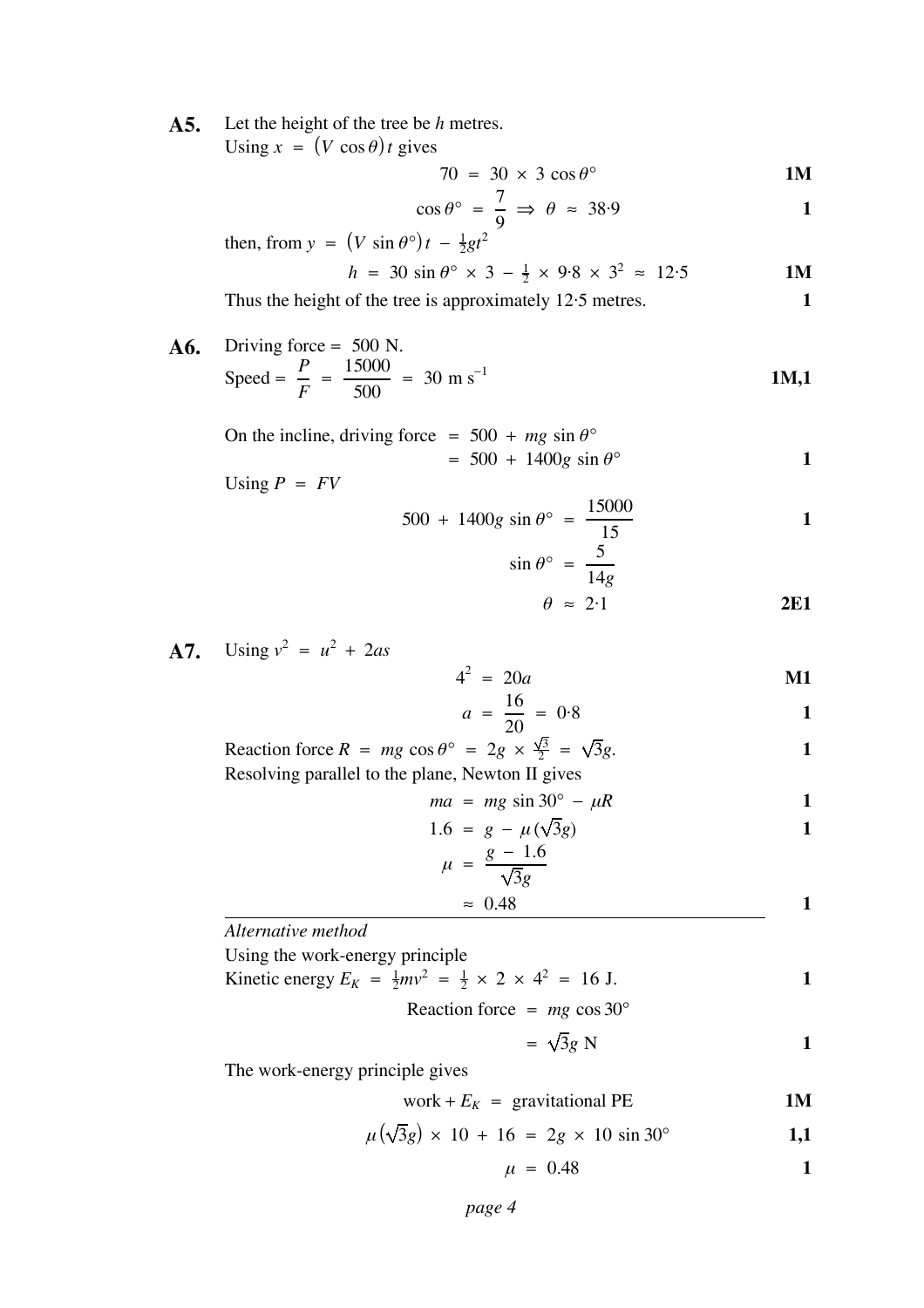#### **A8.** Let  $\mathbf{v}_c$  and  $\mathbf{v}_M$  be the velocities of the car and the motorcycle

respectively.

$$
\mathbf{v}_C = u\mathbf{j} \qquad \qquad \mathbf{v}_M = 2u\mathbf{i} \qquad \qquad \mathbf{1}
$$

$$
\mathbf{r}_C = (ut - 40)\mathbf{j} \qquad \qquad \mathbf{r}_M = 2ut\mathbf{i} \qquad \qquad \mathbf{1}
$$

$$
c\mathbf{r}_M = (ut - 40)\mathbf{j} - 2uti \qquad 1
$$

The distance  $D$  between  $M$  and  $C$  is given by

$$
D^2 = (2ut)^2 + (ut - 40)^2
$$
  
=  $5u^2t^2 - 80ut + 1600$ 

$$
= 5u^{2}t^{2} - 80ut + 1600
$$
  

$$
\frac{d(D^{2})}{dt} = 10u^{2}t - 80u
$$

For a minimum

$$
\frac{d(D^2)}{dt} = 0 \implies t = \frac{8}{u} \text{ i.e. } ut = 8
$$

so

$$
D^2 = 5 \times 64 - 80 \times 8 + 1600
$$
  
= 1280  

$$
D \approx 35.78
$$

So the minimum distance between  $M$  and  $C$  is 35.8 m.

**A9.** (a) Using 
$$
v_R
$$
 for the speed at *R*, by conservation of energy 
$$
\frac{1}{2}mv_R^2 + mg(2a) = \frac{1}{2}m(3\sqrt{ga})^2
$$

$$
v_R^2 + 4ga = 9ga
$$

$$
v_R^2 = 5ga
$$
  

$$
v_R = \sqrt{5ga}
$$

<sup>2</sup> **M1**,**1**

(b) For the car to be in contact with the track at 
$$
R
$$
.

$$
\frac{mv_R^2}{a} \geqslant mg
$$

Now

$$
\frac{mv_R^2}{a} = \frac{m(5ga)}{a} = 5mg > mg
$$
 1

(c) The time to return to  $PQ$  satisfies

$$
2a = \frac{1}{2}gt^2
$$
  

$$
t = \sqrt{\frac{4a}{g}}
$$

Thus the distance  $SQ$  is given by

$$
SQ = \sqrt{5ga} \times \sqrt{\frac{4a}{g}}
$$

$$
= \sqrt{5} (2a)
$$
  
=  $2\sqrt{5}a$ 

*page 5*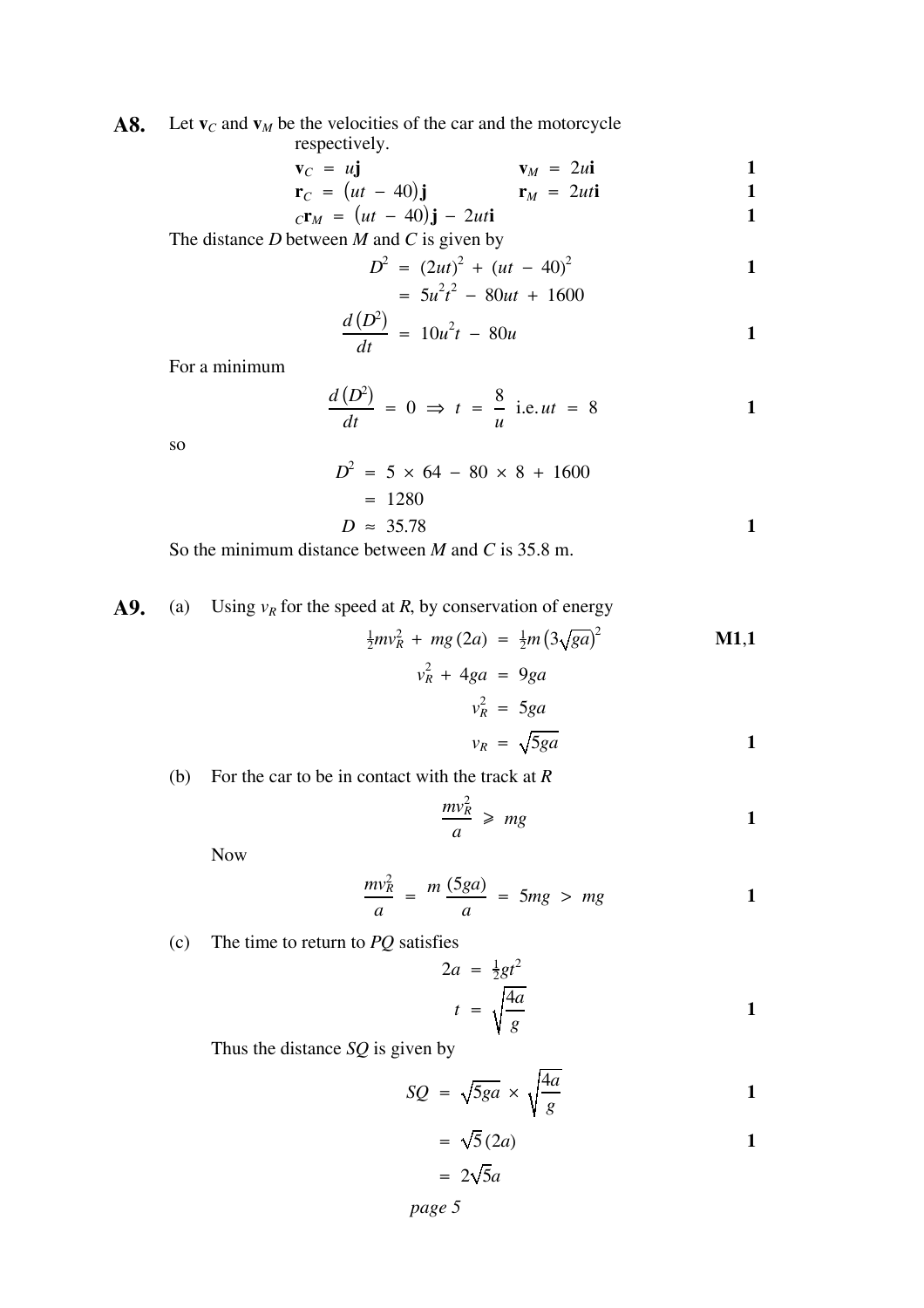(d) At *S*, the vertical component of the speed is

$$
V = \sqrt{4ga} \qquad \qquad 1
$$

Hence

$$
\tan \phi^\circ = \frac{\sqrt{4ga}}{\sqrt{5ga}}
$$

$$
= \sqrt{\frac{4}{5}} = \frac{2}{\sqrt{5}}
$$
1

**A10.** (a) By Newton II

*ma* = weight – buoyancy – resistance

$$
mv\frac{dv}{dx} = mg - 3mg - 2mv^2
$$
  
\n
$$
v\frac{dv}{dx} = -2(g + v^2)
$$

(b) Separating the variables and integrating gives

$$
\int \frac{v \, dv}{v^2 + g} = \int (-2) \, dx \tag{1}
$$

$$
\frac{1}{2} \ln (v^2 + g) = -2x + c
$$

When 
$$
x = 0
$$
,  $v = U \Rightarrow c = \frac{1}{2} \ln(U^2 + g) \text{ so}$  1

$$
\ln (v^2 + g) = -4x + \ln (U^2 + g)
$$
 1

$$
\ln\left(\frac{v^2+g}{U^2+g}\right) = -4x \tag{1}
$$

$$
v^2 + g = (U^2 + g)e^{-4x}
$$

(c) When  $v = 0$ , 1

$$
e^{4x} = \frac{4.9^2 + 9.8}{9.8}
$$

$$
= 3.45
$$
  

$$
4x = \ln 3.45
$$

 $x = \frac{1}{4} \times 1.238... \approx 0.31$  **1** 

The greatest depth is approximately 31 cm.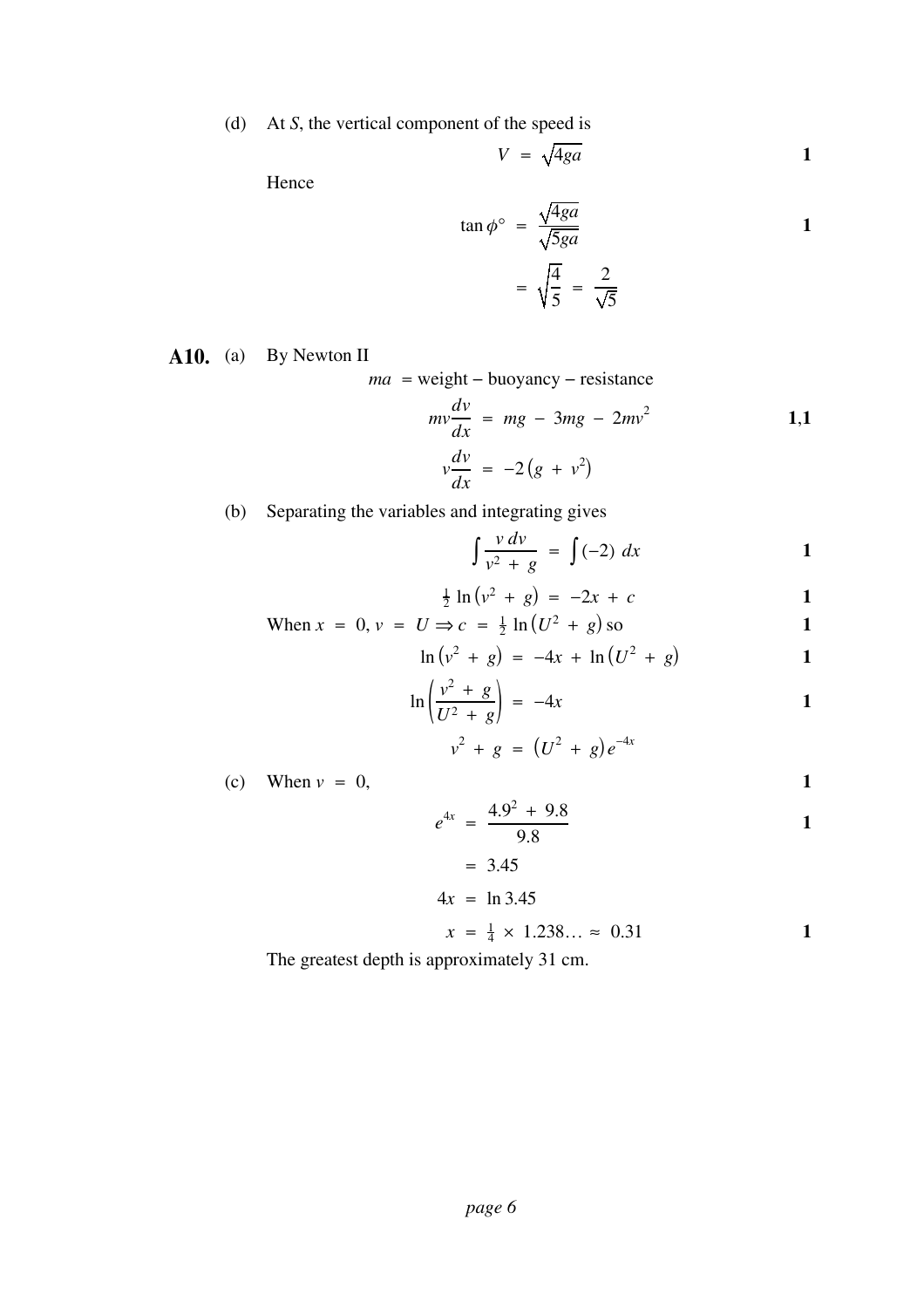A11. (a) Balancing the gravitational forces gives

$$
\frac{G (4M) m}{x^2} = \frac{GMm}{(L - x)^2}
$$
 1,1

$$
4(L^2 - 2Lx + x^2) = x^2
$$

$$
3x2 - 8Lx + 4L2 = 0
$$
  
(3x - 2L)(x - 2L) = 0

i.e. 
$$
x = \frac{2L}{3}
$$
 or  $x = 2L$   
2L

$$
\text{So } x = \frac{2L}{3} \qquad (\text{since } x < L) \tag{1}
$$

(b) Let the angular speed be  $\omega$ . Then, using

$$
m(3R)\,\omega^2\ =\ \frac{G\,(4M)\,m}{(3R)^2}\qquad \qquad \mathbf{M1,1}
$$

$$
\omega^2 = \frac{4GM}{27R^3} \tag{1}
$$

But  $\omega = \frac{2\pi}{\pi}$  so *T*

$$
\frac{4\pi^2}{T^2} = \frac{4GM}{27R^3}
$$

$$
T^2 = \frac{27\pi^2 R^3}{GM}
$$
 1

$$
T = \pi \sqrt{\frac{27R^3}{GM}}
$$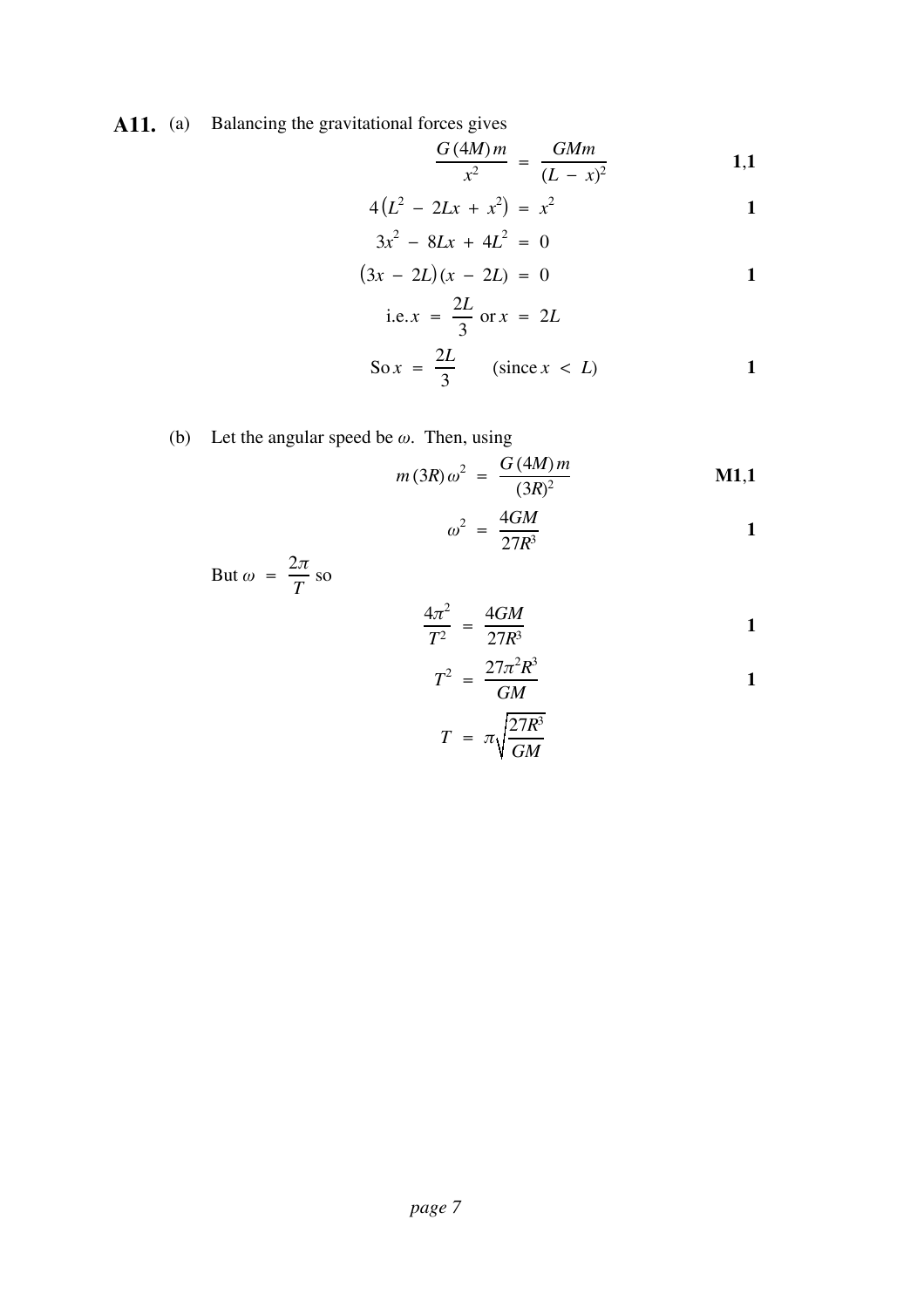### **Section B − Mathematics for Applied Mathematics**

**B1.**  

$$
\int_0^{\pi/6} x \sin 3x \, dx = \left[ x \int \sin 3x \, dx - \int 1 \cdot \left( -\frac{1}{3} \cos 3x \right) \right]_0^{\pi/6}
$$
 **2E1**

$$
= \left[ x \left( -\frac{1}{3} \cos 3x \right) + \frac{1}{9} \sin 3x \right]_0^{\pi/6}
$$

$$
= -\frac{\pi}{18} \cos \frac{\pi}{2} + \frac{1}{9} \sin \frac{\pi}{2} - (0 + 0)
$$
 1

$$
\frac{1}{9}
$$
 1

**B2.** 
$$
\left(x^3 - \frac{2}{x}\right)^4 = \left(x^3\right)^4 + 4\left(x^3\right)^3 \left(-\frac{2}{x}\right) + 6\left(x^3\right)^2 \left(-\frac{2}{x}\right)^2 + 4x^3 \left(-\frac{2}{x}\right)^3 + \left(-\frac{2}{x}\right)^4 \quad \text{2E1}
$$

 $=$ 

$$
= x^{12} - 8x^8 + 24x^4 - 32 + \frac{16}{x^4}
$$
 2E1

B3. 
$$
x = \frac{t}{t^2 + 1} \implies \frac{dx}{dt} = \frac{1(t^2 + 1) - t(2t)}{(t^2 + 1)^2} = \frac{1 - t^2}{(t^2 + 1)^2}
$$
 2E1

$$
y = \frac{t-1}{t^2+1} \Rightarrow \frac{dy}{dt} = \frac{1(t^2+1) - (t-1)(2t)}{(t^2+1)^2} = \frac{1+2t-t^2}{(t^2+1)^2}
$$
 **2E1**

$$
\Rightarrow \frac{dy}{dx} = \frac{\frac{dy}{dt}}{\frac{dx}{dt}} = \frac{\frac{1+2t-t^2}{(t^2+1)^2}}{\frac{1-t^2}{(t^2+1)^2}}
$$

$$
= \frac{1+2t-t^2}{1-t^2}
$$

**B4.**  $A = \begin{pmatrix} \lambda & 2 \\ 2 & \lambda - 3 \end{pmatrix}$ 

$$
\det A = \lambda(\lambda - 3) - 4 \tag{1}
$$

A matrix is singular when its determinant is 0.

$$
\lambda^2 - 3\lambda - 4 = 0
$$

$$
(\lambda + 1)(\lambda - 4) = 0
$$

$$
\lambda = -1 \text{ or } \lambda = 4
$$

When 
$$
\lambda = 3
$$
,  $A = \begin{pmatrix} 3 & 2 \\ 2 & 0 \end{pmatrix}$  so  $A^{-1} = \frac{1}{-4} \begin{pmatrix} 0 & -2 \\ -2 & 3 \end{pmatrix}$ .